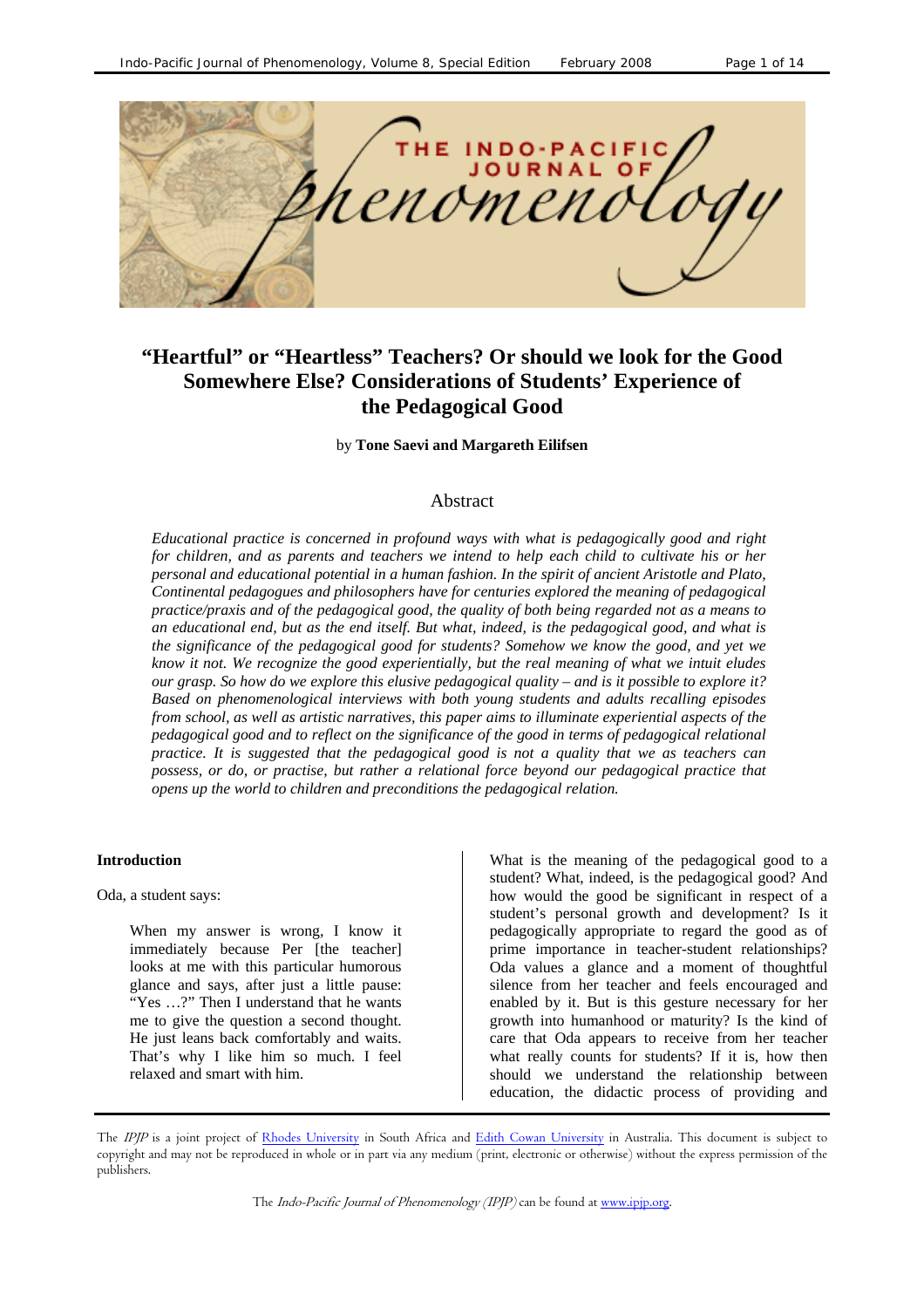receiving educational knowledge, and the pedagogical good? Van Manen (1982) says:

… the pedagogical good is not a goal of education which is itself a means to another end. Rather the pedagogical good is *the* end, the end in itself, from which all our hope, love and inspiration for our children draws its meaning. The increasing ability to serve the good in our lives with children we might call "pedagogic<br>wisdom" which actualizes itself in which actualizes itself in "pedagogical tact". (p. 47)

The pedagogical good is considered *the* end – not an end alongside other ends – but *the* end in itself. Didactic issues, as in education as a means to particular knowledge and skills, are here subordinate to pursuing a pedagogically good practice. The practice of pedagogy, the direct everyday encounter with students, is itself an immensely complex experience with extensive theoretical and practical implications, notably when understood as van Manen does as a pedagogic practice of ethical and responsible wisdom and tact. The term tact, from the Greek *tactus,* meaning touch or affect, with *tactful* meaning being fully in touch (van Manen, 1991/ 2006), describes the adult's thoughtful attitude, the self-reflective reflection on human experience that is a product of thoughtfulness. Tact and tactfulness, like pedagogical goodness, are, as qualities of the pedagogical relation, profoundly rooted in the belief that the adult is there primarily for the child (not the other way around). Moreover, van Manen (1990/ 2006) reminds us that we, as human beings, in a certain sense *are* what we see and understand, and thus the way we see is a type of action. He writes, "Because we *are* what we can see (hear, feel, understand), seeing is already a form of praxis – seeing the significance in a situation places us in the event, makes us part of the event" (p. 130). The Ancient Greek term *praxis* is a particular form of action that is its own goal. Dunne (2001) describes praxis in the following way: "Although Aristotle introduces praxis as a kind of activity whose end is *not outside* it, it is noticeable that he does not entirely set aside the telic<sup>[1](#page-1-0)</sup> mould: praxis, we are to understand, is *its own end*" (p. 262). Seeing students is a kind of pedagogical *praxis* with its own end, *the* end, as van Manen puts it, and this *praxis* is articulated directly and indirectly in the pedagogical relation. In the same way as love or friendship is experienced when it is present between us, children

 $\overline{a}$ 

and young persons' experience of being recognized in the concrete pedagogical situation, where the adult acts according to that which is pedagogically good and right, thus helps the unique child to grow up (Langeveld, 1975). Pedagogical practice, possessing the qualities of praxis, intends to serve the good of the student as its very end, and is by no means a clear-cut and unambiguous notion to describe a single vital quality of the pedagogical action. Rather, the pedagogical good is characterized by the adult's attentive intention in the very action toward the unique child in a particular situation (Langeveld, 1975), where the adult, under the condition of never really knowing what is good, still is sensitive to the ethical possibilities of the situation. There is no way that we can prepare for it, and neither can we know what will be good in any future situation. Van Manen (1990/2006) puts it in the following way: "The principle that guides my actions is a sense of the pedagogic Good, [and] at the same time I remain sensitive to the uniqueness of the person in the particular situation" (p. 6). To sense the pedagogical Good, it seems that we must live with considerable uncertainty regarding a more substantial or tangible meaning of pedagogical goodness. The pedagogical good, like tact, seems to depend "on Gefühl [feeling or sensitivity] and only more remotely on convictions derived from theory and beliefs" (van Manen, 1991/ 2006, p. 128).

#### **Student Experiences in Phenomenological Inquiry**

Pedagogical reflection is oriented toward understanding the significance of pedagogical events and relations to children and their lifeworld, and interpreting the meaning of these formative situations and relationships for each child or student personally. Over the last three or four decades, many studies of student experiences of school and life in classrooms have been published. Thiessen and Cook-Sather (2007), for example, include discussions of a broad variety of important theoretical and practical aspects of qualities basic to educational and pedagogical activity. According to Thiessen (2007), this orientation to student experience includes three main perspectives: the first relates to students' participation in and sense-making of life in the classroom, the second involves students' personal and educational progress in school settings, and the third looks at students' involvement in and influence on their learning environments (pp. 8–9). This paper falls in line with the first, or what could be called *student experiential orientations*. Methodologically, however, it differs considerably from these, in that the focus of the paper may at first sight seem rather conventional and even *antediluvian* – or somewhat out of date.

<span id="page-1-0"></span><sup>1</sup> The term "telic" from the Greek *telos* means aim (see, for instance, Løgstrup, 1996, s15ff.).

The IPJP is a joint project of Rhodes University in South Africa and Edith Cowan University in Australia. This document is subject to copyright and may not be reproduced in whole or in part via any medium (print, electronic or otherwise) without the express permission of the publishers.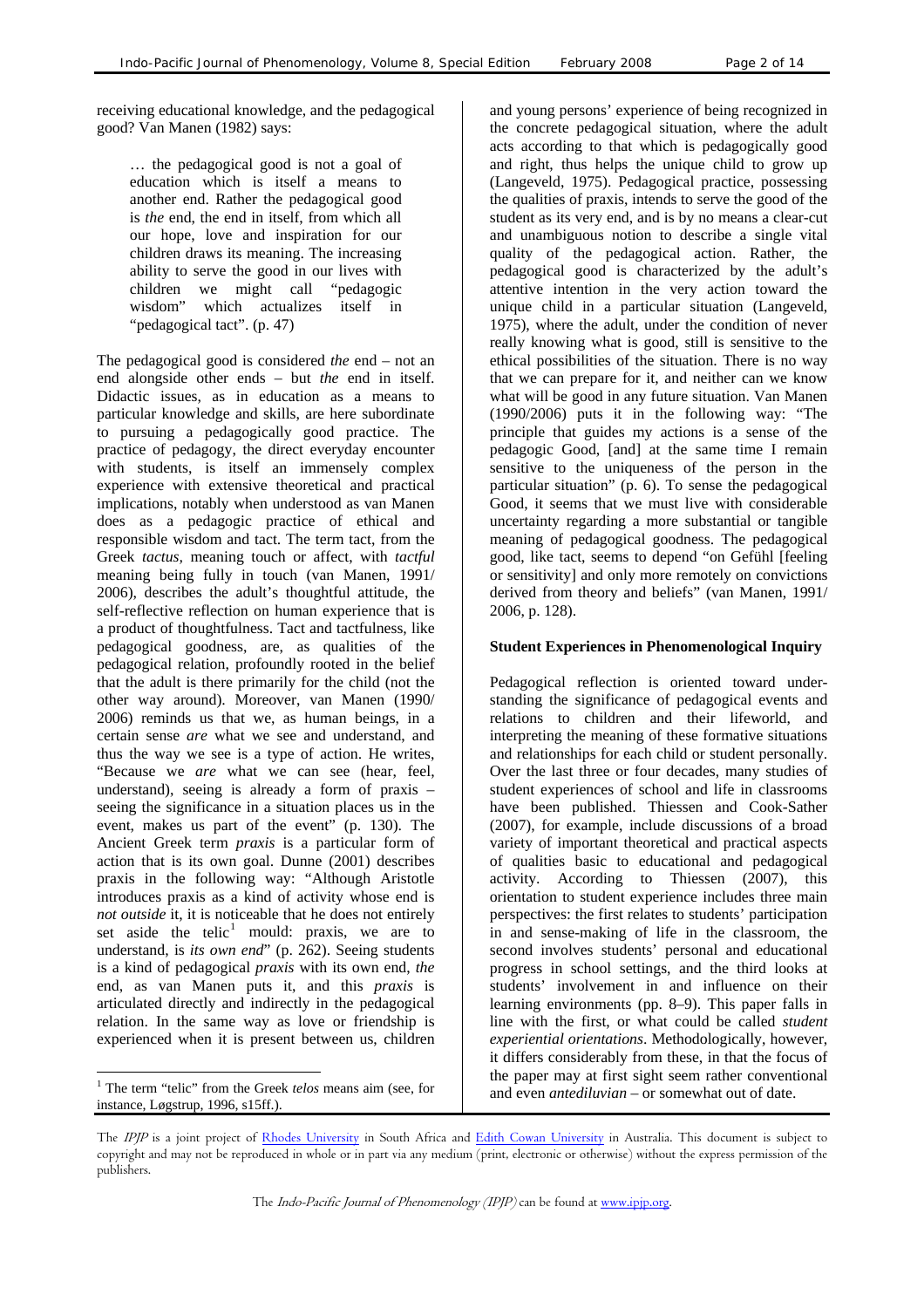Methodologically, the paper reflects an approach to pedagogical inquiry known as the phenomenological anthropology of the Utrecht School (Levering & van Manen, 2002). Anthropological phenomenology perceives the human lifeworld as essentially intentional, and as such best investigated through lived experience and interpreted through the medium of language and art. Van Manen (2003b, p. 579), in line with Continental scholars like Dilthey and Gadamer, distinguishes between *lived experience* (from the German *Erlebnis*) and *human experience,* the main epistemological basis for qualitative research, on the basis that *lived experience* possesses special methodological qualities. *Erlebnis*, like the term *lived experience*, contains the word *leben* or *life/to live* – indicating the lived-throughness of something. Gadamer (1960/1985) observes that the term "'experience' has a condensing, intensifying meaning … [and] if something is considered an experience its meaning rounds it into a unity of a significant whole" (p. 60). The 'roundness' of the lived experience prevents it from blending in with the rest of our life; makes it stand out, distinguishes it in our memory as a meaningful event to us. Phenomenological interviews and works of art allow us to "borrow" lived experiences from others in our effort to explore the actual phenomenon under investigation. In human science – and particularly, perhaps, in hermeneutic phenomenology – writing is closely merged with the research process. Along with van Manen (1990/2006, pp. 126–127), we consider 'writing' the very method, and although writing no doubt is a producing activity, writing first and foremost is a dialectic process of self-interpretation: of confronting oneself in self-reflective activity with the phenomenon of focus. Writing of students' experience of the pedagogical good simultaneously distances us from the phenomenon and draws us closer to the lifeworld of children and young persons, as well as to the lived experience of the good in pedagogical relationships.

The 'pedagogical good', the phenomenological focus of this paper, is an idea related to the notions of *virtue* or *excellence* implied by the Ancient Greek *arête* – which was, at the time, simply a term used to describe qualities of an exemplary life; qualities that were not reducible to life rules or moral principles (van Manen, 2003a). The Ancient Greeks tended to describe the virtues of a good life exemplarily through narratives like myths, allegories and anecdotes. This narrativereflective practice is methodically pursued by today's phenomenological writers of the Utrecht School (see, for example, Henriksson, 2008; Kirova & Emme, 2006; Levering, 2000; Lippitz, 2007; Saevi, 2005, 2007; Smith, 2007; van Manen, 2003a, 2006, 2007b).

The concrete, evocative, lived-through experience, textualized as an anecdote (van Manen, 1989, 1991/ 2006), is the starting point and the end point of these phenomenological reflective inquiries. This paper is based on a selection of anecdotes gathered from interviews conducted over a period of three months with students in elementary school and former students, now adults. Here we focused on experiential descriptions of crucial episodes that these students either live or had lived in school. In addition to the student experiences, we also used a number of narrative excerpts from artistic sources, namely a film and a novel, to increase the depth of interpretation. Gathering lived experiences of the *pedagogical good* is, thus, to give "hermeneutic significance" to the meaning of the good for students, by reflectively "giving memory" to these experiences (van Manen, 1990/2006, p. 37).

# **Might the Pedagogical Good Derive from the 'Not Good'?**

Mollenhauer (1983/2003) and Nohl (1970) both consider the adult's pedagogical attitude toward the child's person and his or her human and educational potential as the most basic relational quality to support the child's being and becoming human. But what does this teacher attitude consist of? How does it look in practical everyday school-life? And, most basic perhaps, how do students experience teachers' pedagogical good in the classroom? Experientially we have a sense of what the pedagogically good is and what it is not; however, how is this goodness to be described and understood in one's pedagogic practice? Can the pedagogical good be measured by the teacher or through such things as teaching evaluations, for example? Teacher qualification and fitness are more often evaluated by authorities, as well as by parents and students, in relation to educational outcomes in terms of learning results and instructional effects. However, would not any attempt to determine pedagogic practice mean that we must reduce its complexity in order to make it measurable? One way of solving the problem is to evaluate the learning outcome of the students based on instructional resources and efforts. Biesta (2006) strongly warns against seeing education as "a commodity –  $a$  'thing' – to be delivered by the teacher … and to be consumed by the learner" (p. 20). This view is inclined to turn teachers and educational institutions into accountable deliverers of education; providers of knowledge that are committed to giving value for money received and to meeting the predefined needs of the consumer. However, education is more than teachers satisfying preordained educational requirements. Pedagogical

The IPJP is a joint project of Rhodes University in South Africa and Edith Cowan University in Australia. This document is subject to copyright and may not be reproduced in whole or in part via any medium (print, electronic or otherwise) without the express permission of the publishers.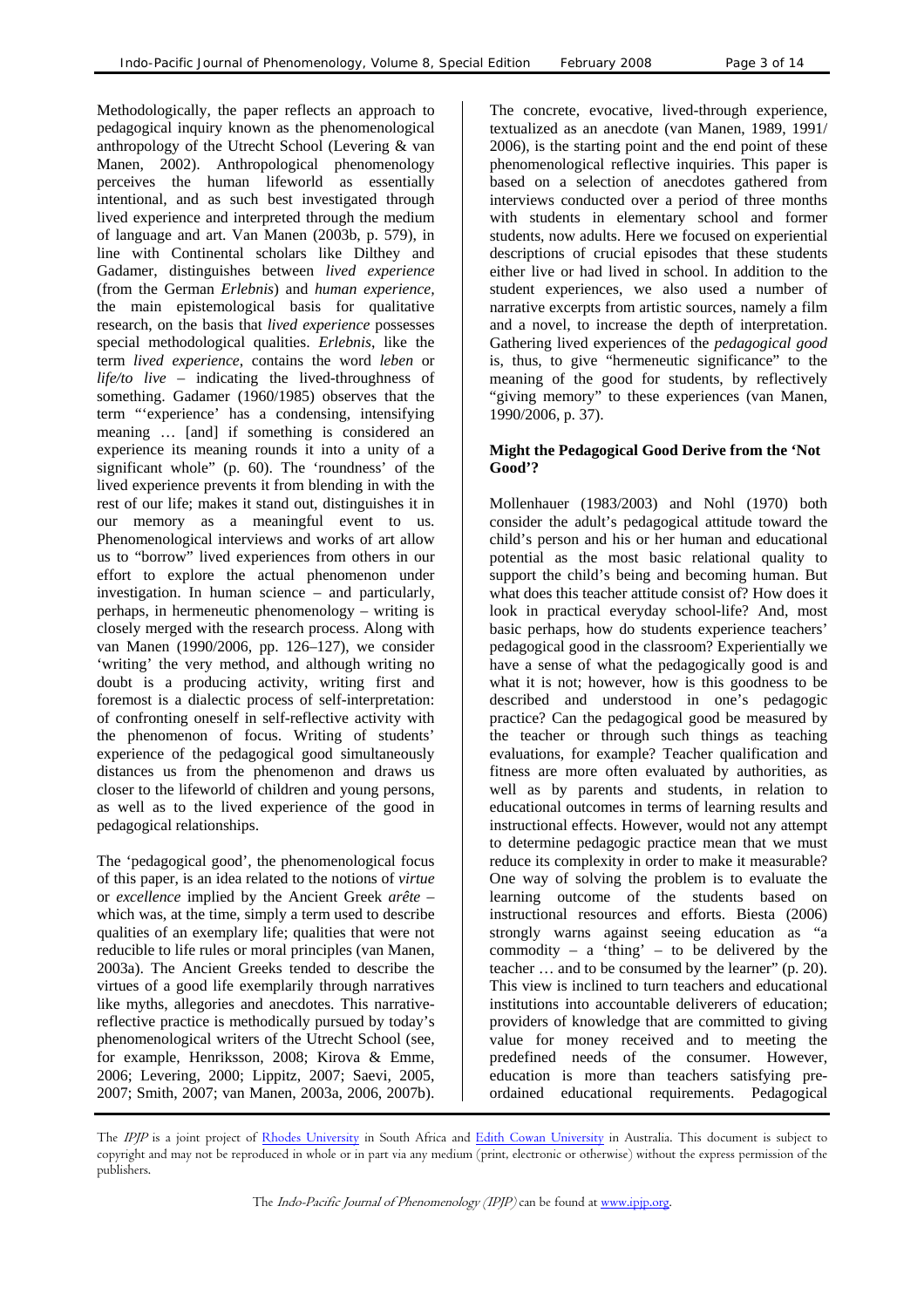practice, most assuredly, must be something quite different. The pedagogical good is a necessary part of every pedagogical situation, although not in predefined or calculable ways, but rather as a sense of what is good, alongside the ability to act thoughtfully on this feeling. The pedagogical intention, as Nohl and Mollenhauer insist, facilitates the present and future good of the student, rather than pandering to his or her preconceived needs. Neither the teacher nor the student is able to identify the student's pedagogical needs beforehand. Teachers nevertheless carry within themselves the experience of being a student, and children carry within themselves "anticipations of adult life". Merleau-Ponty (1948/ 1997) points out the double bind in adult-child relationships when he talks about the whole of man:

To be sure, there are motifs, quite abstract categories, that function very precociously in this wild<sup>[2](#page-3-0)</sup> thought, as the extraordinary anticipations of adult life in childhood show sufficiently; and one can say that the whole of man is already there in his infancy. The child understands well beyond what he knows how to say, responds well beyond what he could define, and this after all is as true of the adult. (pp. 12–13)

The responsibility of the teacher is precisely to recognize the uniqueness of the student, his or her potential as a whole person, and to act on this knowledge. Along with Langeveld, van Manen argues "that it is inevitable to see how the normative is intimately linked to our understanding of children's experience since we are always confronted with real life situations wherein we must act: we must always do what is appropriate in our interactions with children" (2007b, p. 25).

The aim of this text, in exploring the meaning of the pedagogical good from the point of view of the child, the grown child, the child within us (Lippitz, 1986, 2007) and the artist describing aspects of children's life experiences, presents somewhat of an elusive perspective, but nevertheless an important one. We attempt to provide insight into young persons' understanding of what is the pedagogical good, by retelling anecdotes told by children, young persons and artists that retrospectively describe crucial pedagogical experiences.

The pedagogical relation has qualities both of an immediate situated togetherness and, at the same time, of a relation with lasting qualities for the young person (and the teacher as well). Still, the distinction between good and poor teaching might include hardto-pin-down nuances, like this young boy, now a teacher himself, discloses to his friend:

In elementary school I had a poor teacher who never saw me or understood me. I was a quiet little boy and seemed to be almost invisible to him. So I didn't have a good time in school. In grade 9, I decided to become a teacher myself. I didn't really know why, but something inside of me told me that, while he had been such a bad teacher – I would become a good one. Paradoxically, I think for me what a good teacher is became apparent through the opposite.

The anecdote above emanates from a child's experience of the lack of a pedagogical relation with a pedagogically good teacher. This experience somehow brings forth an understanding in this young boy of what could have been, along with a wish to become a different kind of teacher. Van Manen (1991/2006) suggests that being a teacher is deepened by the encounter with students. But perhaps being a student is deepened as well by the encounter with the teacher, for better or for worse?

## **Is the Pedagogical Good in the Teacher's Heart?**

Palmer, in his well-known work *The Courage to Teach* (1998/2007), reminds us that "good teaching" is an exceedingly complex practice characterized by the human and personal qualities of the particular teacher. As he writes:

Good teaching comes in myriad forms, but good teachers share one trait: they are truly present in the classroom, deeply engaged with their students and their subject. They are able to weave a complex web of connections among themselves, their subject, and their students, so that students can learn to weave a world for themselves. The connections made by good teachers are held not in their methods but in their hearts – the place where intellect and emotion and spirit and will converge in the human self. (p. 11)

What does this mean in terms of concrete pedagogical practice? Is it really possible to describe the good

<span id="page-3-0"></span><sup>&</sup>lt;sup>2</sup> The French *sauvage* can be translated as "wild" in the sense of uncultivated, uncultured. There is doubtless an allusion to Claude Levi-Strauss's *La Pensee Sauvage* [The Savage Mind] in the term.

The IPJP is a joint project of Rhodes University in South Africa and Edith Cowan University in Australia. This document is subject to copyright and may not be reproduced in whole or in part via any medium (print, electronic or otherwise) without the express permission of the publishers.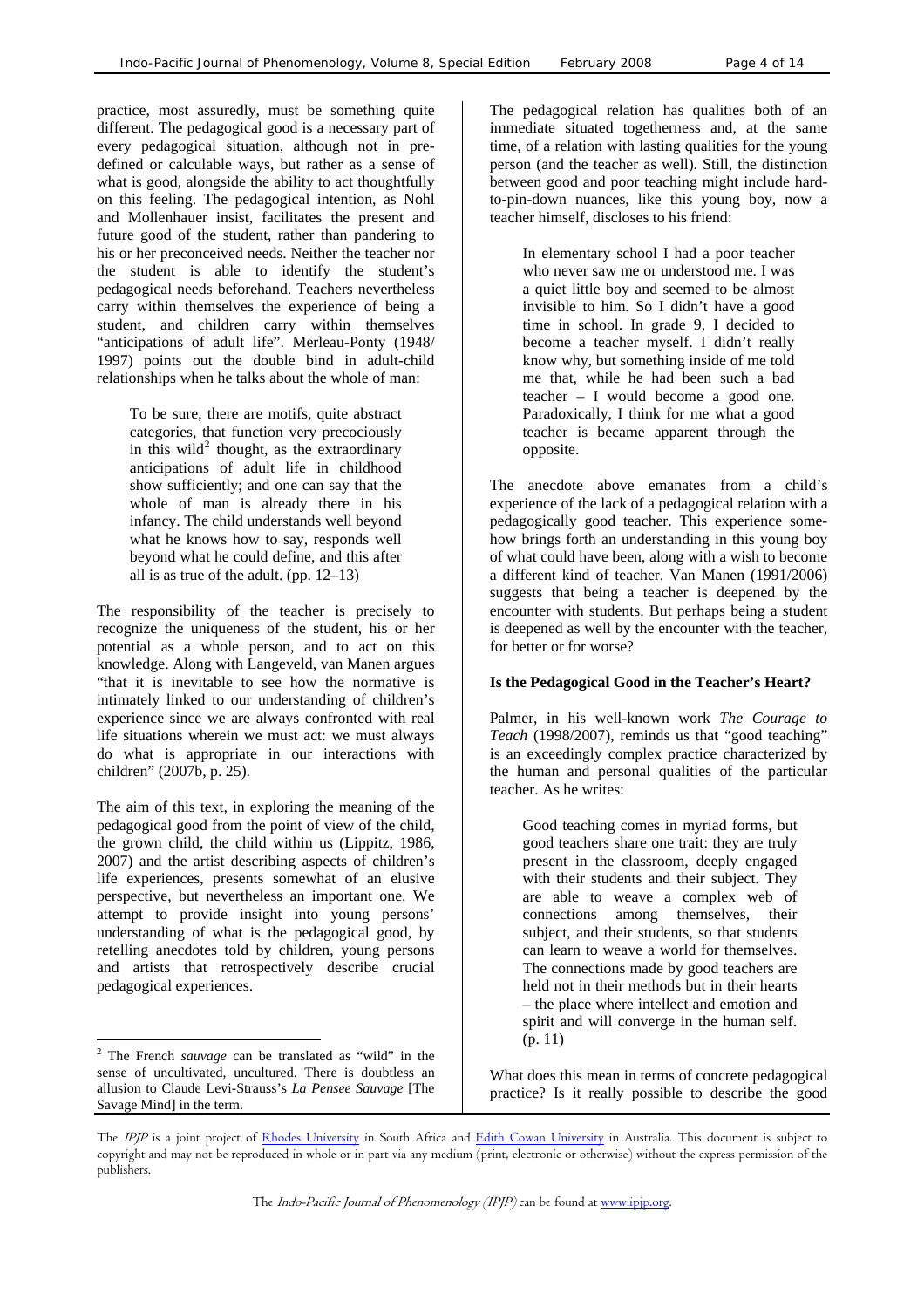teacher; to distinguish good teaching from bad, or good teachers from poor teachers? Van Manen (1991/ 2006) adds a disturbing dimension to the question of bad or good teaching and poor or good teachers, when he takes the Aristotelian stand of pedagogy as always already excellent. He writes: "But it is inappropriate to speak of excellent pedagogy, since pedagogy itself is already an excellence. In Aristotle's words, pedagogy is a 'good' or a 'virtue'. Every educator must possess this excellence" (p. 32). What does van Manen mean by asserting that pedagogy itself is already an excellence?

The term pedagogy derives from the Ancient Greek *paedagogus,* which refers to the fact that a slave escorted the child to school where the teacher, *didaskalos*, taught the student the school subjects. Pedagogue or *paedagogus* literally means childleader: from *pais* (gen. *paidos*) "child" + *agogos* "leader," a derivative of *agein* "to lead".<sup>[3](#page-4-0)</sup> The virtue of the pedagogue is, then, to lead the child through life until the child him/herself can take over the responsibility for him/herself. And, according to van Manen (and Aristotle), this pedagogical responsibility is, in itself, an excellence, which makes it inappropriate to talk of excellent pedagogy as something that can or should be achieved by the teacher.

Somehow the meaning of pedagogical practice and reflection within this perspective thus seems to require excellence, or it would not be pedagogic. What does this mean in terms of the concrete day-today relation between adult and child? We know from experience, as well as from research, that the relationship between adult and child may not be a relation that nurtures the good of the child. The adult might be disinterested, unconcerned, careless or even ill-treating of or abusive toward the child. The relation may not be aimed at all at the good, but rather at doing harm or damage to the child's developmental abilities, humanness and even his or her entire life condition. Van Manen (1991/2006, 2002) regards the pedagogical relation as a relation between adult and child that makes pedagogical practice possible. By distinguishing between a pedagogical relation (that makes pedagogical practice possible) and a nonpedagogical relation (that impedes pedagogical practice), van Manen pursues the real meaning of pedagogy as being a virtue or an excellence. It is interesting to note that the word *distinction* itself is etymologically related to excellence and has to do with the practice of *excellence of eminence* or distinguishing *that which is good* (Greek *arête*) from

other qualities.<sup>[4](#page-4-0)</sup> What, then, is the excellence of pedagogy, and how do we distinguish particular pedagogical qualities from the non-pedagogical? Between pedagogical and non-pedagogical, would there be, for instance, something like sufficient or good–enough pedagogy? Nohl (1970) sees the adult's intention toward the child as most important for the pedagogical relation to be pedagogical. The adult's intention needs to be attentive to the good of the child in both the short and the long term. A pedagogical intention thus requires an attitude of responsibility, reliability and continuity that aims at helping the unique child to understand him/herself and the world (Langeveld, 1975). The pedagogical intention sees the subjective child in a personal way in order to support his or her unique existence. The Continental view of pedagogy as intentional practice resting on virtues also clearly focuses on the pedagogical relation as *sui generis*, a unique relation, or a relation of its own kind (Spiecker, 1984), distinguishable from other human relationships. Of what do these distinctions consist and how do we dress them in proper pedagogical terms?

# **Can the Pedagogical Good Come from a Teacher without Heart?**

In the movie *The Browning Version* (Figgis et al., 1994), we are introduced to a teacher with the nickname "Hitler of the Lower Grade" – a teacher who, objectively seen (if it were possible to understand a teacher from a neutral or generalized standpoint), possesses crucial indications of a poor teacher. And yet, he somehow seems to appeal to at least one of his students.

Taplow is a student who, despite the class's low opinion of the teacher, cares for "Hitler of the Lower Grade". Entering the classroom, one of his fellow students asks him defiantly: "Taplow, you should know. What's up with the crock? Why is he retired?" Taplow looks down, perhaps somewhat embarrassed, while his attempt to respond is drowned out by another student, who interrupts by answering: "There is nothing wrong with him!" A third student wonders if it might be his sick heart, but the first student responds: "No, it is not his heart. There is nothing wrong with him, and it is probably pills." Taplow defensively says: "Grow up, bullies. It's not pills. It is his heart."

<span id="page-4-0"></span> 3 http://www.etymonline.com/index

4 http://www.etymonline.com/index

The IPJP is a joint project of Rhodes University in South Africa and Edith Cowan University in Australia. This document is subject to copyright and may not be reproduced in whole or in part via any medium (print, electronic or otherwise) without the express permission of the publishers.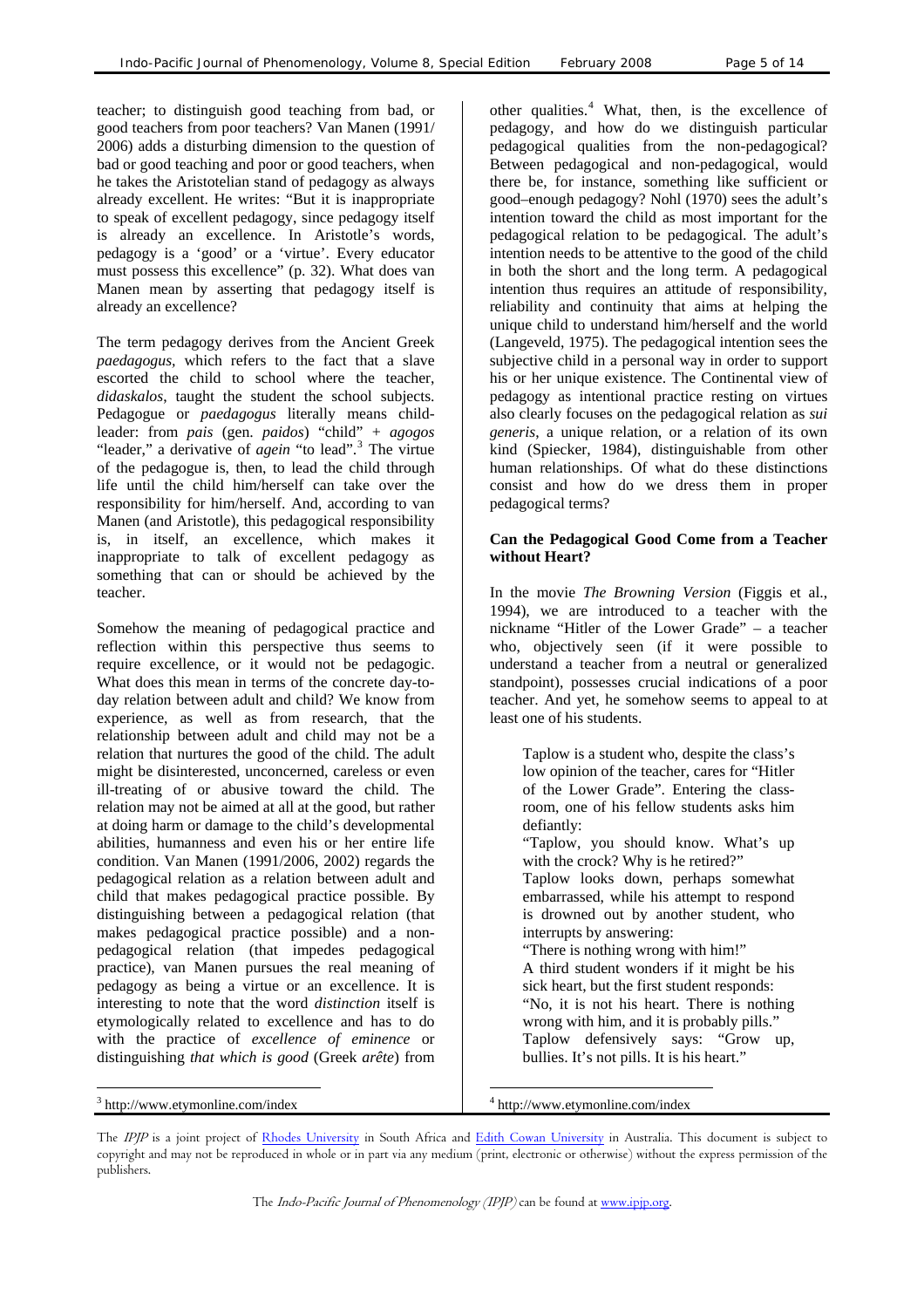Another student asserts loudly: "It can't be his heart. He hasn't got one!" And another student confirms this by saying: "Right! He's a sadist!" "But I don't think he hates people," Taplow objects. "I don't think he likes people either, and he doesn't care if people like him," replies the student.<sup>[5](#page-5-0)</sup>

While Palmer (1998/2007) suggests that the connections between the good teacher, his or her subject and his or her students are held in teachers' hearts, the relation between the young student, Taplow, and his teacher, "Hitler of the Lower Grade", does not appear to rest on the teacher's having a heart or not. The student does not reject the teacher's lack of heart; he simply matter-of-factly describes his way of relating to people. Van Manen (1994, p. 136) similarly depicts a grade 10 student's experience of his teacher in a crucial moment for both of them:

Then a strange feeling came over me. It was at that moment that I suddenly realized something in a way that I had never understood. I realized that teachers were, in fact, real people too, with emotions and feelings of vulnerability just like mine. The actions of teachers too had their real reasons.

Somehow these two students are able to accept the otherness of their teachers in a perhaps 'not-studentlike' way. For some reason, these students see their teachers in a 'teacherly' way – the way their teachers are supposed to see them – and hence they seem pedagogically considerate of their teachers' needs and life-conditions. One may wonder if the students' reactions are too rare to be attended to pedagogically, or if, perhaps, a relation where the pedagogical responsibility is twisted from the teacher to a student somehow becomes pedagogically inappropriate? This may be so. The two students' affections and caring are not, however, to be considered pedagogical, as pedagogical care is, by definition, always directed toward someone younger and less mature than oneself (Spranger, 1958). The students' affections are simply rooted in human thoughtfulness and concern for the human condition of their teachers.

Another anecdote can perhaps provide additional insight into the question of where the pedagogical

<span id="page-5-0"></span><sup>5</sup> The excerpt is a textual and contextual version of the verbal conversation in the movie, translated by the authors.

 $\overline{a}$ 

good is located. A grown man describes his relation to his fourth grade teacher in the following way:

I have dyslexia and I was not able to read properly when I started in grade four. My new teacher was considered a very poor teacher among my fellow students. He did things like talking disapprovingly to students and he explicitly favoured some students and disregarded others. However, to me he was my rescue. I was clever in mathematics, which was his particular subject, and somehow I became one of his favourite students. He did not seem to mind my inability to read, and gave me good marks in spite of my bad written performances. This teacher helped me see myself as a capable person.

A poor teacher thus comes to mean the pedagogical and personal difference not only for the ten-year-old who was clever at mathematics, albeit unable to read, but also for the teenager and the grown man he became. The consequences of the relationship with the teacher definitely were good and lasting for this man, even if this teacher seems to lack important pedagogical qualities like a reliable personality, a moral character and selflessness (van Manen, 1991/ 2006, 2006). What, then, is at stake here? Obviously none of these teachers is good in the usual sense of what is considered the pedagogical good, described by various authors (see, for instance, Juul, 2004; Laursen, 2004; Palmer, 1998/2007). However, is the way of being of these teachers still pedagogical; is there excellence in their pedagogical practices? How do we identify the pedagogical (good) and distinguish it from the non-pedagogical? And where do we look for the pedagogical traits that do not seem to be obvious or visible in these teachers' relational actions?

#### **The Touch of Good?**

Lars, at twelve, says:

My teacher always tells us stories from his childhood, and today he told about his last log rafting experience. He nearly drowned on this last trip. I sat at my desk spellbound, and when I looked around me, my classmates' glances were glued to the teacher's eyes as he strolled along the row of desks, his hands gathered at his back. He looked out into the classroom, but still he seemed not really to be seeing us. In the telling, when his best friend was at one of

The IPJP is a joint project of Rhodes University in South Africa and Edith Cowan University in Australia. This document is subject to copyright and may not be reproduced in whole or in part via any medium (print, electronic or otherwise) without the express permission of the publishers.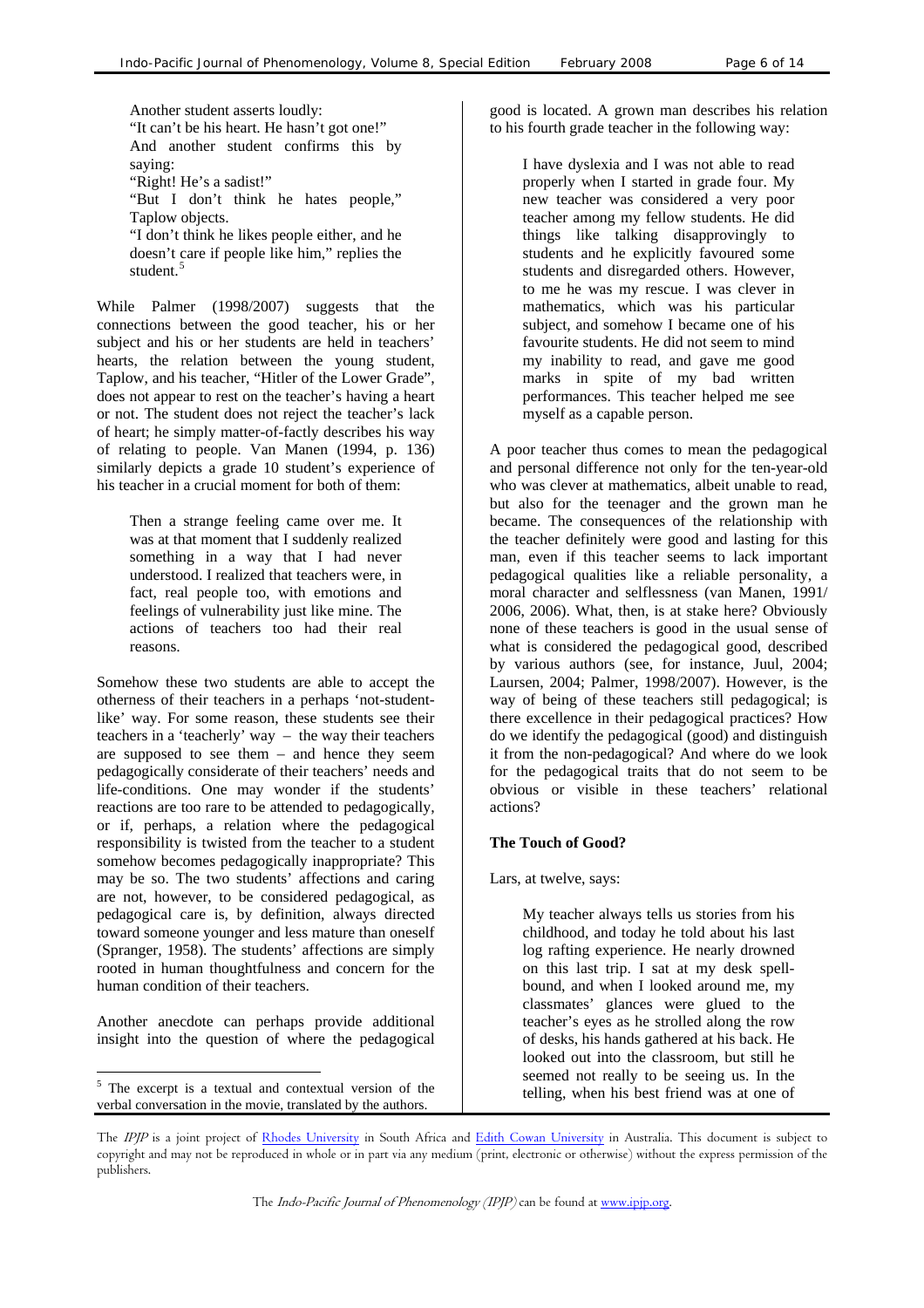the timber rafts and he himself at the other, he said, "I'm here," while touching Daniela's head, "and my best friend is there," as he lightly touched Trygve's desk. "It is when I try to jump to the other raft that I miss and plunge between two drifting rafts into the dangerous stream with all the logs rushing down," he said. My teacher always touches us or our desks with caring fingertips when he is telling us things.

While re-experiencing this situation from his class, this young student wanders to and fro in front of me, with his hands behind his back to show how his teacher walks when he tells them stories. He imitates his beloved teacher very well: a middle-aged man with a good-natured face, sharing with his students some of his crucial life experiences. It is as if Lars, while reliving the telling of the story and his experience of the situation, simply cannot leave out the imitation of the teacher's movements and touch. In Norwegian preschools in the early 1990s there was a slogan that said: "If you don't touch me, I'll die". What kind of touch did the slogan infer was essential for the survival of small children? Is it a physical, emotional or intellectual touch? Do students, like toddlers, need the touch of adults? What, indeed, is a pedagogical touch? We are reminded once more by van Manen (1991/2006) of how Nohl (1970), in accordance with Herbart, developed the idea of *tact* and *tactfulness* in pedagogical practice. Tact refers back to *touch*, which means "to handle or feel gently with the intent to appreciate or understand" in more than merely an intellectual manner (van Manen, 1991/ 2006, p. 126). Tact, or the Latin *tactus*, means to touch, to move or to have an effect. The prefix *con,* as in *contact*, intensifies the term by meaning "to touch closely" (p. 127). The teacher mentioned above thoughtfully includes the students in stirring events from his youth, while mildly touching their heads and/or desks with his fingertips, and as such he literally touches their hearts and heads. However, physical touch, as well as emotional touch, can also be cruel and harmful to the child; and so can be no touch at all, as the slogan suggests. Pedagogical tact or touch, on the other hand, is always directed toward the good of the child and is aware of what best serves this unique person in the concrete situation.

Sometimes, as we know from experience, the human touch takes precedence over speech. We may, for example, be at a loss for words when someone we know has undergone a tragic loss, and thus simply shake the other's hand or embrace him or her wordlessly. The touch may be stronger than words, or different from words, in expressing the meaning of

the situation for both the person touching and the person being touched. The touch, however, may mean something else for the one being touched than for the one touching. One may, for example, wonder if the adult in the description below is fully aware of how the young students experience his somewhat rough, but nevertheless caring, hands.

Jonas, at eight, tends to run home from school, but today he is snatched by the headmaster as he is about to leave the schoolyard. This is how Bjørneboe (1959, p. 101) describes the encounter between the old teacher (Jochumsen) and the boy:

When he came up to him, Jochumsen seized him and tickled him between the two thin sinews of his neck. The boy bent his head back and smiled a broad smile full of love. "Why don't we have you?" he said.

The headmaster took the boy's ear between his fingers and rolled it back and forth. He pulled him along toward the gate.

"We want you!" the boy said again. "Why can't we have you?"

"Because I am so old and vicious," the headmaster said. Nobody could see them, and the boy needed comfort now. He gripped the boy's hair through his cap.

"I am so fierce that boys from the second grade go and hide in the chimney when I come into the room," he continued and the boy held his hand while laughing breathlessly.

What is it about the headmaster's touch that seems to soften the warning quality of his reprimand and the threat of his words? The obvious contradiction between the gentleness and the roughness of his hands, as well as the apparent inconsistency of his simultaneous teasing and the serious tone of his voice, his firm words, we could believe might scare Jonas, or at least confuse him. But the opposite seems to occur. From within this ambiguous and difficult to interpret situation (especially for an eight-year-old), trust emerges. What precondition does trust have in this relationship? Løgstrup (1956/1997) shows us that trust is a basic quality of human life, present in the very encounter between us. He also demonstrates, from experience, that trust is prior to distrust, and that children trust (or distrust) without reservation (p. 21). The child's unconditional dependence thus, in the most profound way, passes the child over into the hands of the adult. Jonas seems to be in the hands of the headmaster, in the existential as well as in the physical and tangible meaning of the term. The

The IPJP is a joint project of Rhodes University in South Africa and Edith Cowan University in Australia. This document is subject to copyright and may not be reproduced in whole or in part via any medium (print, electronic or otherwise) without the express permission of the publishers.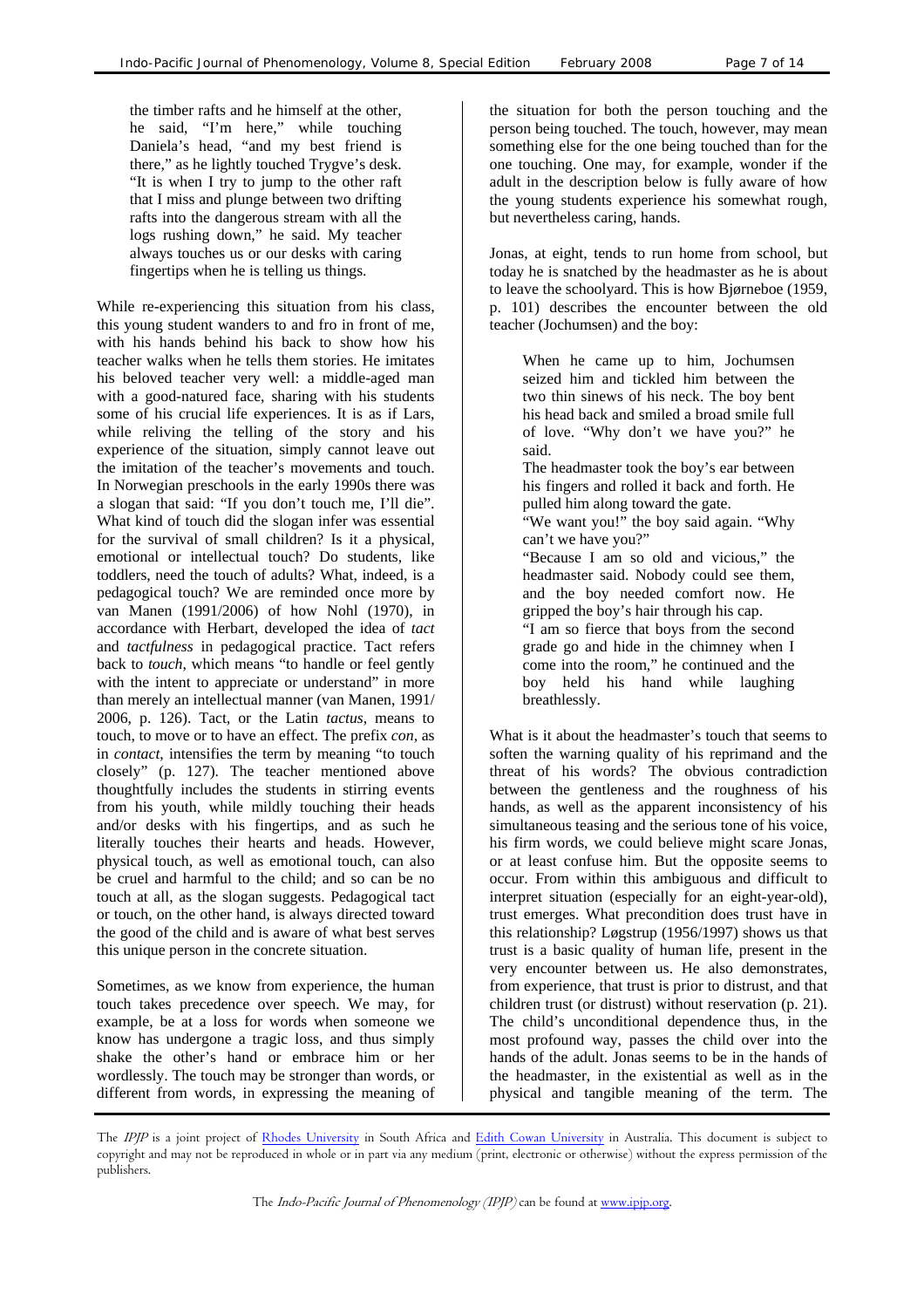condition of human life, and even more so for children, seems to be that, while relating to one another, we are bound "to surrender something of ourselves to the other person either by trusting him or by asking him for his trust" (p. 19). In swordplay, we use the French word *touché* when the sword touches the opponent. If one is touched by the other's sword, one is defeated and must surrender. Sword or hand, is there a difference in the outcome? What separates the condition of the child encountering the adult and the condition of the sword wielder being touched by the tip of the opponent's sword? Firstly, swordplay is a game, while the child-adult relation is not. However, is the outcome, the surrender, relevant in both cases? Yes and no. Surrender in swordplay happens according to set rules and the sword player's quarantine is temporary. In contrast, the pedagogical relation, and hence that which is pedagogically good for the child, depends on the intention of the adult to do good or not. Bauman (1996) characterizes the moral situation as a situation where the person has "the *opportunity* of being good (or evil)"<sup>[6](#page-7-0)</sup> (p. 117). Accordingly, the intention of the adult is the clue, and the child's fragile life condition hangs on this often inconsistent attitude. Thus the child, like Jonas in the description above, is dependent on how the adult, the headmaster in this situation, takes responsibility for his response toward the trust that is offered him. To be able to respond pedagogically to the call of the child (Augustine, circa 354–430/1995), the adult must see the child as an "I", an-other, a new beginner, a "not me". Is this the case with the teachers above? Is being seen with recognition and thus with selfrecognition, and being allowed a 'new beginning' something that is significant for the child's experience of the pedagogical good?

## **How do we Recognize the Pedagogical Good?**

Iris Murdoch (1971/2003) reminds us that life and the world are not transparent and thus are not immediately explicable to us. At the level of daily life and action, as Sokolowski says, "the world is not an astronomical concept; it is a concept related to our immediate experience" (2000, p. 44). The world is our context, the backdrop to our life, and the one and only scenario in which we can perceive the things and persons around us. We experience our context as real, simply accept it as such, and thus encounter the world with a taken-for-granted attitude, or what Sokolowski calls "the natural attitude" (p. 42). The moment we start to reflect on the meaning of a phenomenon in our daily lives, the taken-for-granted becomes

confounded – for example, the moment I lean back and contemplate the meaning of language as language, instead of simply using the language as a textual practice or to communicate with others, then the huge intricacy and almost total opaqueness of the language begins to dawn on me. Merleau-Ponty (1948/1997, p. 3) stresses this tangled web-like quality of things when he writes,

We see the things themselves, the world is what we see: formulae of this kind express a faith common to the natural man and the philosopher – the moment he opens his eyes; they refer to the deep-seated set of mute "opinions" implicated in our lives. But what is strange about this faith is that if we seek to articulate it into theses or statements, if we ask ourselves what is this *we*, what *seeing* is, and what *thing* or *world* is, we enter into a labyrinth of difficulties and contradictions. [italics added]

All phenomena of life, some perhaps even more so than others, have this complex, ambiguous and nontransparent quality. And if we look closer at these, by moving from the natural position of daily life to a reflective and textual practice, one might say even to a philosophical attitude  $-$  it appears that the term 'pedagogical good' may belong to an absolutely less transparent phenomenon. In a certain sense, and at an intuitive level, we recognize the good when we encounter it, but at the same time we may be unable to identify or define the good in terms of rational words and explanations. Even the *idea* of the good, according to Murdoch, "remains indefinable and empty so that human choice may fill it" (1971/2003, pp. 78–79). Murdoch considers the good a hard to define value of choice, and, as opposed to beauty, the good is "written in small letters" (p. 88).

We might articulate one of the inexpressible qualities of the pedagogical good by exploring the difference between being good and having success. What is the difference between being a successful teacher and being a good teacher? According to the etymological dictionary, the term *success*, from the Latin *successus*, means *an advance, a result or a happy outcome*. The Latin term *succedere,* which we recognize in our verb to succeed, means the *accomplishment of a desired end*[7](#page-7-1) . The term *good*, from the Ancient Norse word meaning *having the right or desirable quality*, derives even further back from a term stemming from the Germanic *gothaz*, which originally meant *belonging together, to unite* 

<span id="page-7-1"></span><span id="page-7-0"></span> 6 The Norwegian original reads: "*muligheten* for å være god (eller ond)" (Bauman, 1996, p. 117).

 $\overline{a}$ 

7 http://www.etymonline.com/index

The IPJP is a joint project of Rhodes University in South Africa and Edith Cowan University in Australia. This document is subject to copyright and may not be reproduced in whole or in part via any medium (print, electronic or otherwise) without the express permission of the publishers.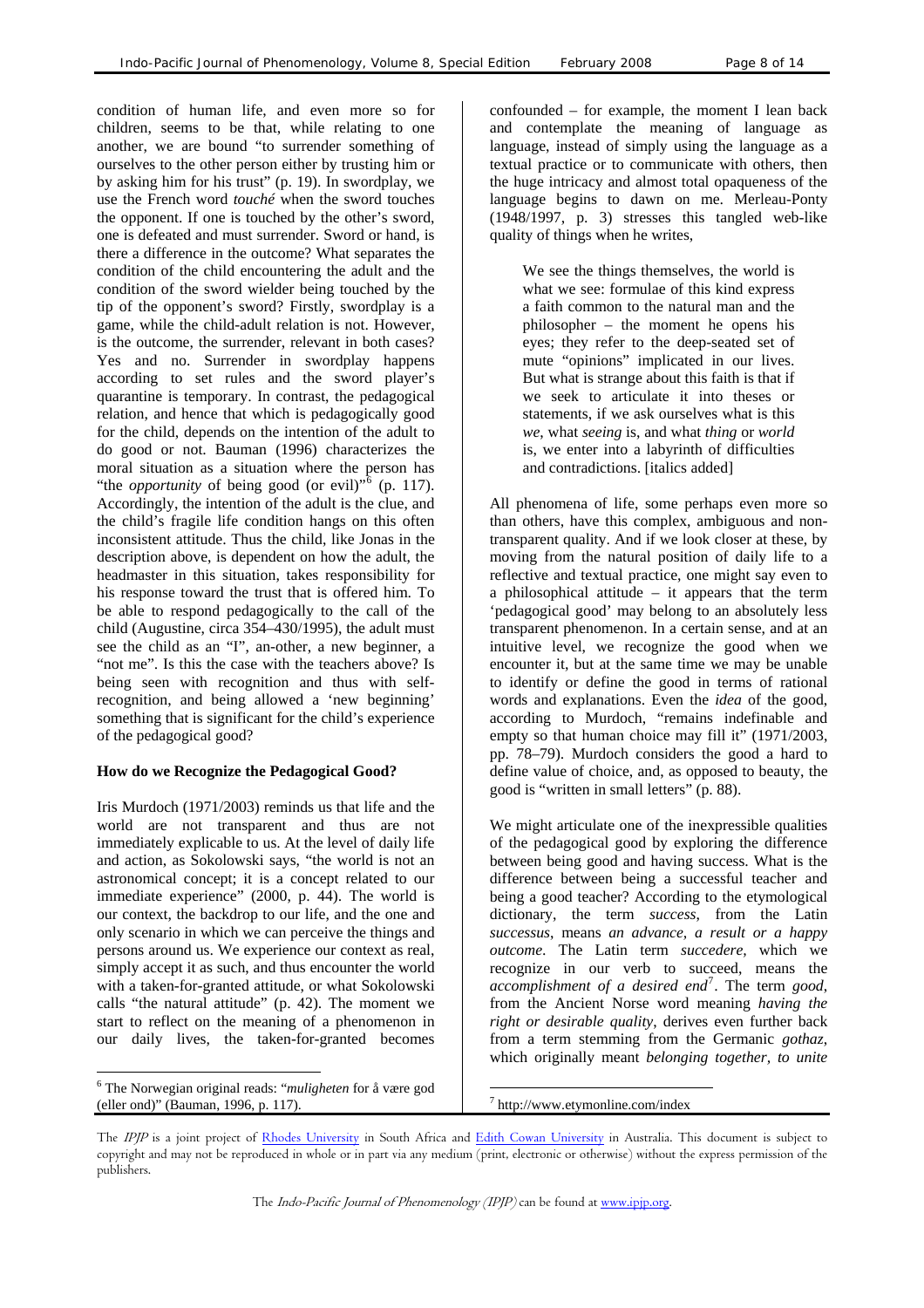*and to be associated*. [8](#page-8-0) The term *good* also relates to *holy*, as in the Good Book, the Bible, and in Good Friday, the day of Christ's death. What does etymology tell us about the original meaning of the two terms, and does this meaning have any significance for today's pedagogical use of the terms? When in North America one talks of successful teaching, does it mean something different from when those in Norway speak of good teaching and good teachers? Spranger (1958) sees the pedagogical relation and action as one-sided in regard to the student and as a basically unappreciative act. He states that, "It [the object of affection in education] makes demands and is prepared to accept the fact that the extent of the love underlying these demands will go unrecognised" (1958, p. 543). One may suggest that only the good can resist not being appreciated and thanked. However, as Murdoch (1971/2003) says, "For all our frailty the command 'be perfect' has sense for us" (p. 90). Success, however, assumes appreciation and presupposes an audience, due to its set goals and because it is a means to an end. Unlike the good, which is its own end and unites the persons it brings together, success aims at a desired result and less to the act in and of itself. Mollenhauer (1983/ 2003) reminds us that descriptions of pedagogical relationships (as well as the relationships themselves) are not usually announcements of success. He says:

They [the descriptions of pedagogical] relationships] do not praise some idea of the true and only way of upbringing, they do not urge others to unreasoning imitation, and they do not overflow with pathos of progress. These texts and documents follow no trends or slogans. They speak comprehensibly and urgently. What do they speak about?<sup>[9](#page-8-1)</sup> (p. 9)

What do the seven examples of students' lived experiences depicted above "speak about"? Is it somehow possible to come closer to an understanding of the pedagogical good and the significance of the good for these students by re-exploring for a moment the descriptions? Oda, for instance, feels competent and confident in the nearness of her tolerant teacher. The adolescent who decides to become a better teacher than the teacher he himself had, seems to gain

 $\overline{a}$ 

insight into the meaning of the pedagogical relationship and to experience himself as personally responsible for making a difference to future students. Taplow, the 5th grade student, as well as the student who for the first time realizes that his teacher is as vulnerable as himself, both experience an awakened sense of care and insight into the life condition of their disliked teachers. The young boy who has problems with writing and reading grows under the recognition of a commonly branded non-caring teacher. Lars admires his teacher and admits his teacher's authority and love to influence his very being. Jonas responds with trust to the acknowledging touch of the strict headmaster. If these stories can in various ways describe the pedagogical good, where does the pedagogical good lie? What does it look like? Is it possible to discern the pedagogical good within, or perhaps beyond, the contexts of these examples, and to articulate it in pedagogically meaningful ways – even if the words remain tentative and elusive? Can these examples somehow contribute to a gain in insight into what the pedagogical good is? Is this possible, even if the term *good* is impossible to fully understand "partly because it has so many false doubles, jumped-up intermediaries invented by human selfishness to make the difficult task of virtue look easier and more attractive" (Murdoch, 1971/ 2003, pp. 89–90)?

## **Is the Good Not 'Here' but 'There'?**

Palmer (1998/2007) claims that his book "is for teachers who have good days and bad, and whose bad days bring the suffering that comes only from something one loves. It is for teachers who refuse to harden their hearts because they love learners, learning and the teaching life" (p. 1). What is pedagogical love? Is love something that exists in the teacher's heart – and, if so, is this love sufficient either for the pedagogical good or to possess the excellence of pedagogy? Spranger (1958, p. 537) distinguishes between parental love and the love that we consider essential to genuine education. He focuses on the dilemma between the aesthetic and the ethic experience of educational love, delineating one of the dimensions present in adults' and teachers' affection for the child's innocence and vulnerability. He sees this in the light of the Greek culture, pointing to Plato's holding up the naïve beauty of the child as an important facet of educational love. Yet, the aesthetic dimension of educational love cannot free itself from erotic undertones, and is thus not pedagogically appropriate. "Neither beauty of youthful appearance, nor even beauty of the soul, should be the thing which draws forth the passion to educate. Both are gifts of fortune," Spranger says (p. 539). Is it

The IPJP is a joint project of Rhodes University in South Africa and Edith Cowan University in Australia. This document is subject to copyright and may not be reproduced in whole or in part via any medium (print, electronic or otherwise) without the express permission of the publishers.

<sup>8</sup> http://www.etymonline.com/index

<span id="page-8-1"></span><span id="page-8-0"></span><sup>9</sup> The original German text reads: "Sie preisen nicht irgendeine Idee als den wahren und einzigen Weg der Erziehung, sie fordern andere nicht zur gedankenlosen Nachahmung auf, sie zelebrieren kein Fortschritts-Pathos. Diese Texte und Dokumente folgen keiner Mode, operieren nicht mit Schlagworten. Sie reden verständlich und eindringlich. Worüber?" (Mollenhauer, 1983/2003, p. 9).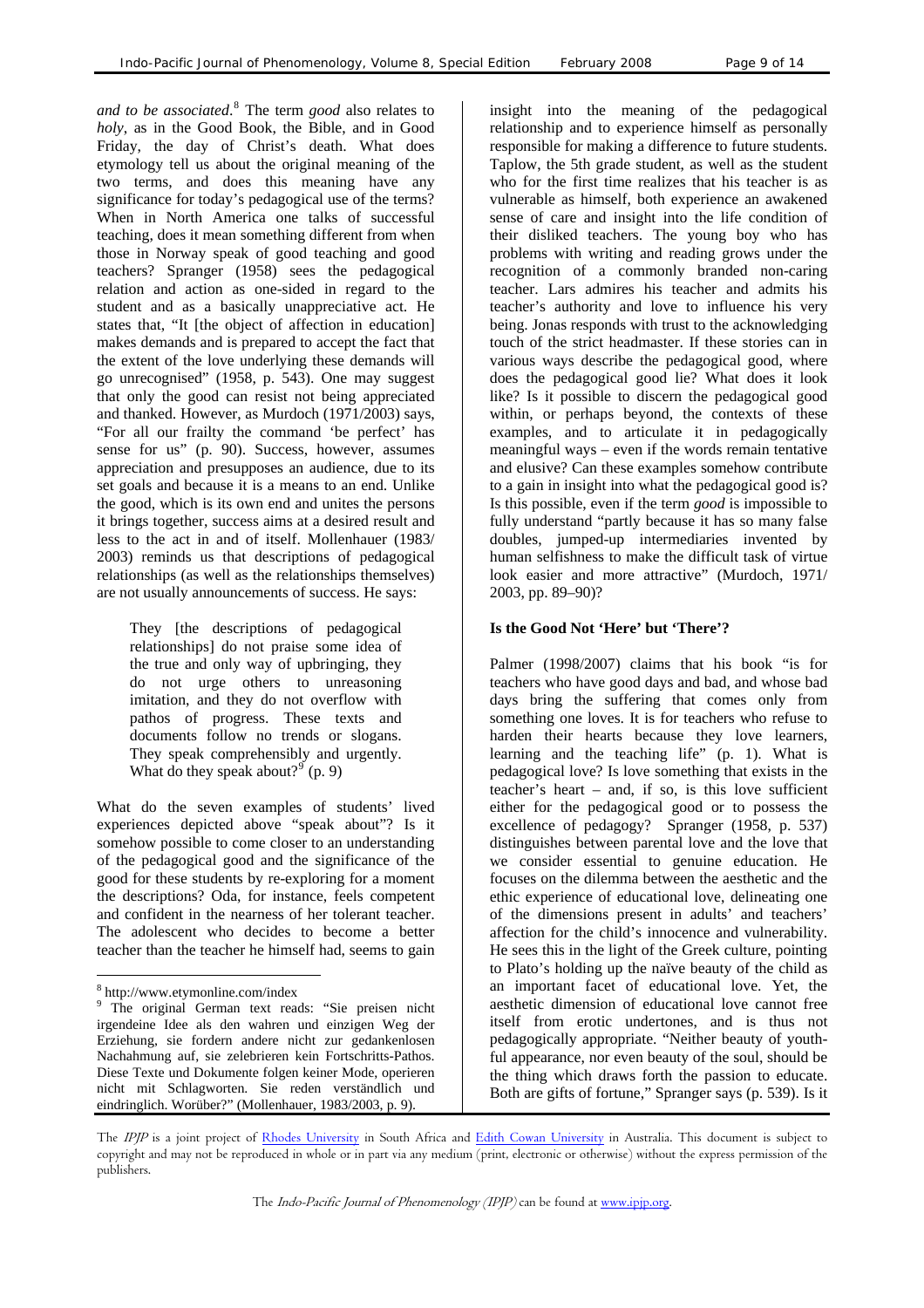the beauty of the soul of the child, or perhaps the beauty of the soul of the teacher, that Spranger has in mind? Palmer sees teaching as "a mirror to the soul" (1998/2007, p. 2), further asserting that "... none of us will transform education if we fail to cherish – and challenge – the human heart that is the source of good teaching" (p. 3).

What are the pedagogical consequences of seeing the teacher's heart as the source of good teaching? Is it pedagogically and experientially true, or does the focus on the heart of the teacher somehow cover other, more complex, insights? Murdoch notes that "Goodness and beauty are not analogous but sharply contrasting ideas. Good must be thought of not as part of the world, but as a movable label affixed to the world; for only so can the agent be pictured as responsible and free" (1971/2003, pp. 3–4). What does this mean in terms of the pedagogical good? Palmer grounds his book in "the teacher's inner terrain [which] constantly segues into the outer forms of community that teaching and learning require. The inward quest for communion becomes a quest for outward relationship: at home in our souls, we become more at home with each other", he says (1998/2007, p. 5). This seems to make sense, but is it the fundamental challenge for pedagogy? Spranger asserts that education itself presupposes a medium of love (1958, p. 542), and holds up Pestalozzi and the home he created for the children and himself as the pedagogical example of how a pedagogue may mediate a pedagogical atmosphere between the children and himself wherein the good can grow. Pedagogical love, as Spranger and Palmer note, and as Pestalozzi practised in Stans, is a basic requirement for pedagogical relations to emerge and develop. But where does all this lead us? Let us for a moment turn to the concrete descriptions of lived experience that are fundamental to pedagogical practice and praxis and ultimately also to this text.

Hermeneutic phenomenology suggests that, in order to gain insight into a person's understanding of self and others and of his condition of life, we should look at how the person relates to the objects of his or her world (van den Berg, 1972). "A phenomenologist is obsessed with the concrete," van den Berg says (p. 76). The students' experiential descriptions above derive from this passion for concreteness, as we see their responses to the prompt question not first and foremost as arguments, but as descriptions and interpretations of situations. Our past (and passed) experiences "speak to us in the present" (p. 79) by a certain experiential recognition, or with what Bachelard (1958/1994) calls reverberations, which go immediately beyond our assumptions and

understandings and let us "experience resonances, sentimental repercussions, reminders of our past". And he continues: "But the image has touched the depths before it stirs the surface" (p. xxiii). What are the reverberations that the students' stories leave behind? Where does the pedagogical good reside in the students' experiences? Van den Berg (1972) shows us that the inter-human relationship, in a profound way, is the joint relation between objects, situations and events. The connection between persons, the basis of their very relation, is the association between the persons and their objects, duties, plans, interests – something that is out there, not *in* the relation between us (p. 67). We share some thing out there; we are in original contact with the objects of the world. How does this make sense with regard to the students' experiences of the pedagogical good? Where does the good reside? Murdoch reminds us of the ancient Platonic cave story where man leaves the cave in favour of the sunlit world: "When Plato wants to explain Good, he uses the image of the sun. The moral pilgrim emerges from the cave and begins to see the real world in the light of the sun, and last of all is able to look at the sun itself" (1971/2003, p. 90). The real world is what we see by the light of the sun, or by the light of the good, pursuing Plato's image. We see the world by the light of the good, but we do not fix our eyes on the good, as man is not able to look at the sun itself. While the good, like the sun, is visible and evident, at the same time it is of a quality that prevents us from looking directly at it, and thus somehow as an 'object' it is invisible or indiscernible to us. Like the sun, the good belongs to us experientially, but at the same time is of another kind – too immense, too unfathomable, for us to sense, let alone comprehend. How and what do students experience in the light of the pedagogical good? Or, one may rather ask, what would students not see, if the pedagogical good were not shining upon them? Plato shows us, as does Van den Berg, that the experience of the world, as well as of the self, starts out there in our shared world. By learning to see and know the shared world, we learn to see and know ourselves. The pedagogical good, like the sun, then, is not of a quality that we can possess, or do, or practise, but rather it is the force beyond our practice, the ray or spark that illuminates and makes visible the child and the meaning of the relation between us.

## **Conclusion**

"Pedagogy itself is already an excellence," van Manen asserts (1991/2006, p. 32), referring to Aristotle's view of pedagogy as a good or a virtue. This is so, perhaps because, unlike what we often seem to believe, "the pedagogical and the ethical are

The IPJP is a joint project of Rhodes University in South Africa and Edith Cowan University in Australia. This document is subject to copyright and may not be reproduced in whole or in part via any medium (print, electronic or otherwise) without the express permission of the publishers.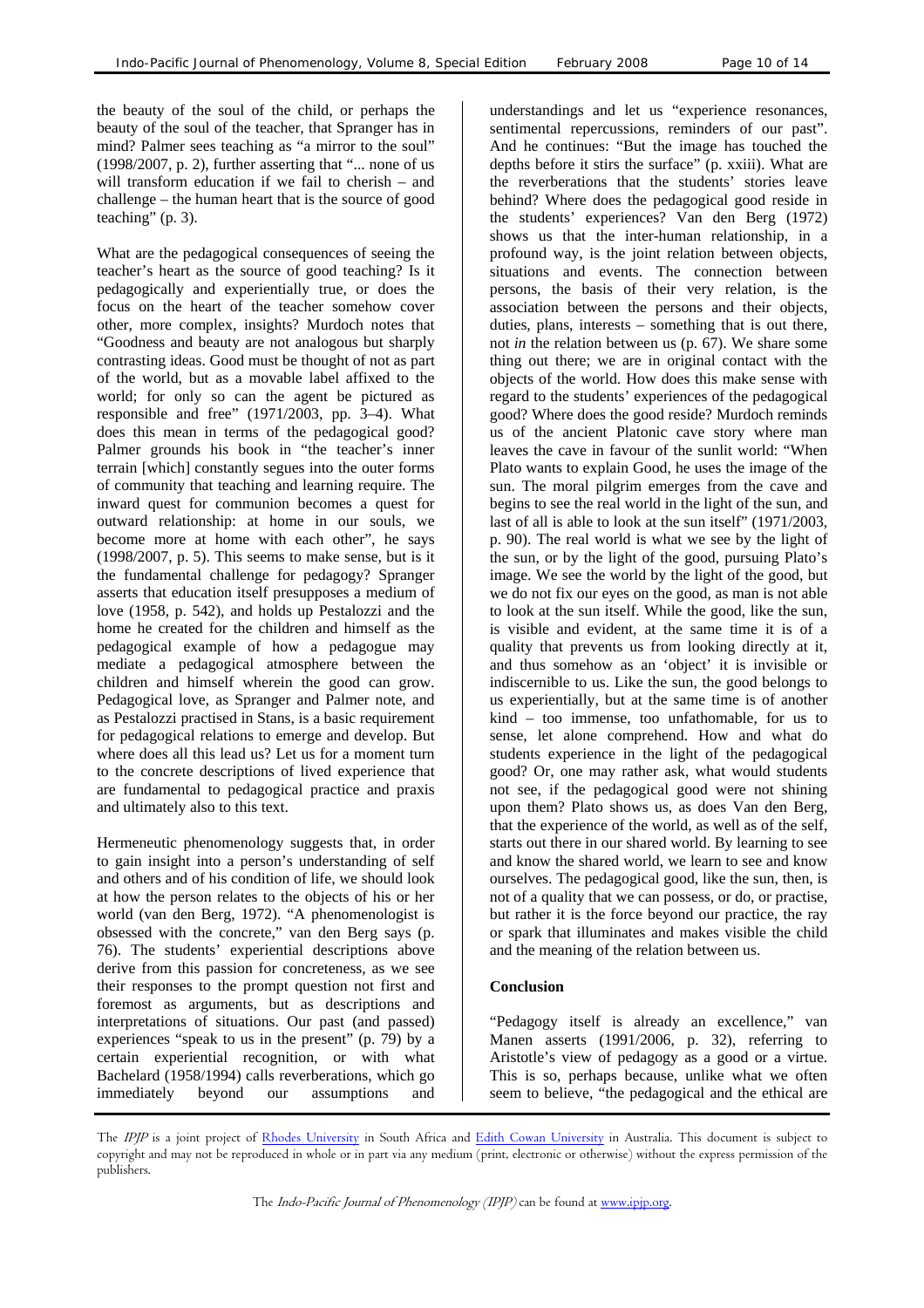not only intertwined with each other, but they have never been separated. By seeing pedagogy primarily as methods, theories and/or conceptual knowledge, we remove pedagogical practice from the child and from the pedagogical relationship; simultaneously causing a separation between pedagogy and ethics"<sup>[10](#page-10-0)</sup> (Saevi, 2007, p. 126). Pedagogy itself is ethical, and first and foremost related to the adult's sensitive thoughtfulness toward the child, and hence becomes a consideration of the educational situation. Pedagogy thus is not primarily a concept that *describes* a particular relationship, but rather pedagogy *generates* something in the relation between adult and child. What is being generated by the pedagogical good? How might children, young people or students, the addressees of the beam of the pedagogical good, perceive the good and relate to what they perceive? Like the sun does to man and life, the pedagogical good opens up the world to children and is the precondition for pedagogical relational life; by nature, however, it is too complex and disparate to be controlled by any system. The pedagogical good, like human life, according to Murdoch (1971/2003), is "subject to mortality and chance … and gives it [the concept Good] the only kind of shadowy unachieved unity which it can possess" (pp. 92, 94–95). We know the good and we know it not. We recognize it experientially but cannot pin it down, predetermine or control it, as the good slips between our fingers and evaporates. The descriptions of the students' experiences are concrete and reveal details of the pedagogical good. At the same time, they speak of an impenetrable multitude of nuances and wholes, "and because the magnitude of the subject goes far beyond the scope of memory and power of reasoning" (Kafka, 1919/2001, ¶1), our language falls short of analyzing it. Like the meaning of a piece of art or painting, or a poetic text, the meaning of the pedagogical good lies in the experience of it for the child and in the imperfect descriptions we are able to give of it in order to help us distinguish it from its "false doubles" and misleading "intermediaries".

#### **About the Authors**

 $\overline{a}$ 

Dr Tone Saevi is an Associate Professor of Pedagogy in the School of Education at the Norwegian Teacher Academy in Bergen. In addition to teaching pedagogy, philosophy of education and qualitative methodology at both undergraduate and graduate



levels, she is involved in presenting interdisciplinary doctoral courses in human science methodology and phenomenological writing. Dr Saevi also teaches in the areas of special education, pedagogy, and human science research

methodology at both the University of Bergen and the University College of Bergen. Her research focuses on phenomenological pedagogy, pedagogy and disability, the phenomenology of disability, and pedagogy and film. Relevant publications include the book *Seeing Disability Pedagogically: The Lived Experience of Disability in the Pedagogical Encounter* (2005), and her chapter, "The Pedagogical Relation – A Relation Different from Other Relations", in Kaldestad et al. (2007), *Grunnverdier og pedagogikk* [Basic Values and Education]. She is currently (2007–2009) collaborating with an international team of researchers in a project designed to explore democracy in the classroom, with the focus on the everyday phenomena of *boredom*, *waiting* and *listening* of young students.

Margareth Eilifsen is qualified as a preschool teacher and has a BA/MA in Pedagogy. Currently Dean of the School of Education at the Norwegian Teacher Academy in Bergen, she has taught communication



and children's play at undergraduate level and been involved in the Programme of Teacher Education for Early Years. Her Master's thesis, on the topic *How Do Infants (0 to 3 years) Take Care of Themselves and Others? – An Observational Study in Kindergarten*, evaluatively compares two renowned

educational programmes of social/ethical competence for kindergarten infants. In 2006–2007 she completed a one-year course in hermeneutic phenomenological inquiry and writing at the Norwegian Teacher Academy's School of Education

<span id="page-10-0"></span><sup>10</sup> The original Norwegian text reads: "Det pedagogiske og det etiske er ikke bare innvevd i hverandre, men de har aldri vært atskilt. Om en primært ser pedagogikk som metode, teori og begreper og dermed fjerner pedagogisk praksis fra barnet og fra den pedagogiske relasjonen, skaper en samtidig et skille mellom pedagogikk og etikk" (Saevi, 2007, p. 126).

The IPJP is a joint project of Rhodes University in South Africa and Edith Cowan University in Australia. This document is subject to copyright and may not be reproduced in whole or in part via any medium (print, electronic or otherwise) without the express permission of the publishers.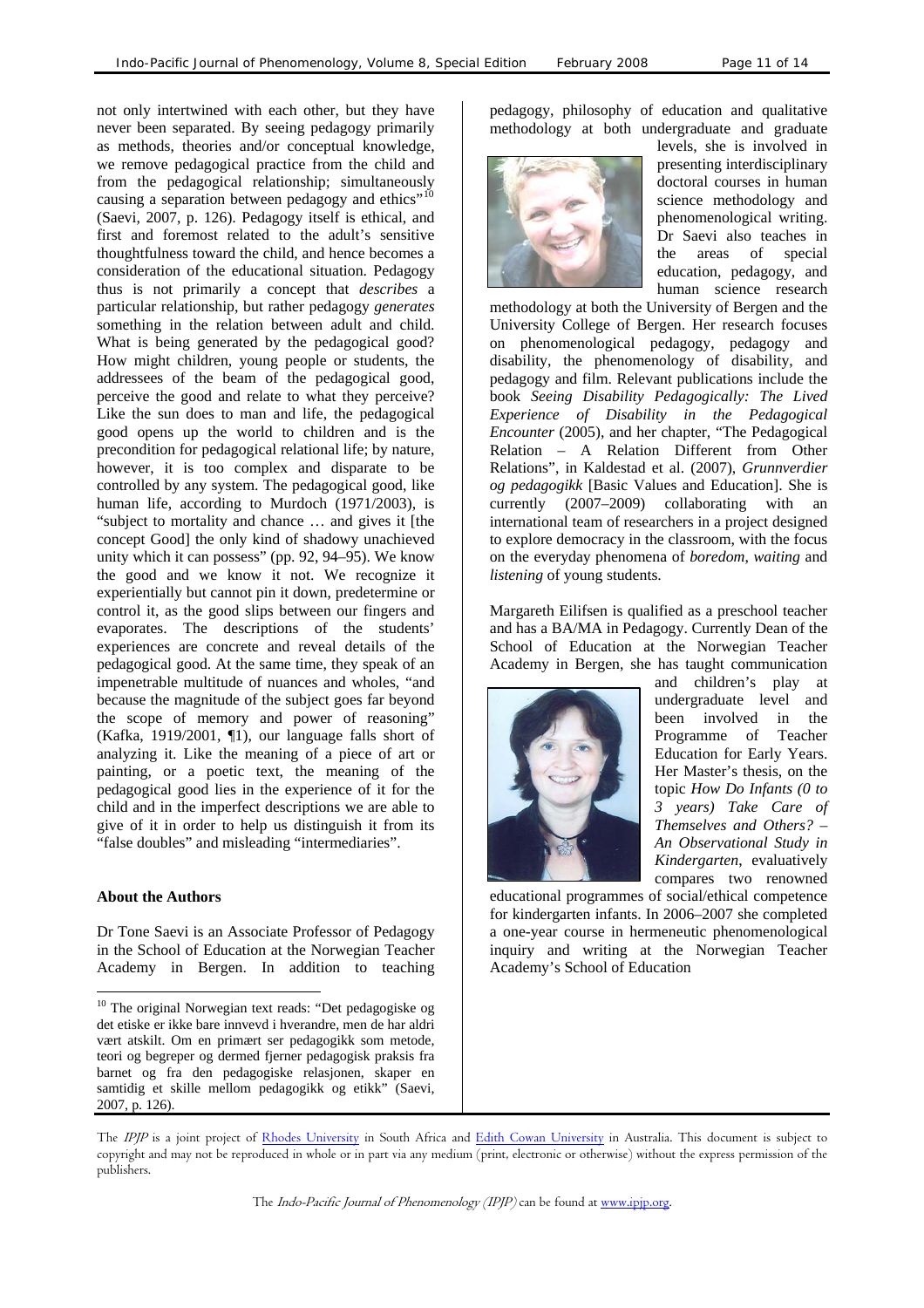#### **References**

- Augustine, A. (1995). *Confessions.* Cambridge, UK: Cambridge University Press. (Original work written circa 354– 430)
- Bachelard, G. (1994). *The poetics of space* (M. Jolas, Trans.). Boston, MA: Beacon Press. (Original work published 1958)
- Bauman, Z. (1996). Levinas' og Løgstrups strategi for morallivet. In Arne Johan Vetlesen (Ed.). *Nærhetsetikk* [The ethics of proximity] (pp. 111–121). Oslo, Norway: Gyldendal Ad Notam.
- Biesta, G. J. J. (2006). *Beyond learning: Democratic education for a human future*. London, UK: Paradigm Publishers.
- Bjørnebo, J. (1959). *The least of these* [Jonas] (Bernt Jebsen & Douglas K. Stafford, Trans.). New York: The Bobbs-Merrill Co. Inc.
- Dunne, J. (2001). *Back to the rough ground: Practical judgement and the lure of technique*. Notre Dame, IN: University of Notre Dame Press.
- Figgis, M., & Watson, J. K. (Directors), Polk, M. (Producer), & Harwood, R. (Writer). (1994). *The Browning version* [Motion picture]. United States: Paramount Pictures.
- Gadamer, H-G. (1985). *Truth and method* (J. Weinsheimer & D. Marshall, Trans.). New York: Crossroad Publishing Corporation. (Original work published 1960)
- Henriksson, C. (2008). *Living away from blessings: School failure as lived experience*. London, Ontario, Canada: The Althouse Press.
- Juul, J. (2004). *Livet i familien.* Oslo, Norway: Pedagogisk Forum.
- Kafka, F. (2001) *Letter to his father/Brief an den Vater* (Ernst Kaiser & Eithne Wilkins, Trans.). New York: Schocken Books. (Original work written 1919). Retrieved from: http://www.kafka-franz.com/KAFKA-letter
- Kirova, A., & Emme, M. (2006). Using photography as a means of phenomenological seeing: "Doing phenomenology" with immigrant children. *Indo-Pacific Journal of Phenomenology, 6*(Special Edition), 1–12.
- Langeveld, M. (1975, November). *Personal help for children growing up.* The W. B. Curry Lecture delivered at the University of Exeter, UK.
- Laursen, P. Fibæk (2004). *Den autentiske læreren* [The authentic teacher]. Oslo, Norway: Gyldendal Akademisk.
- Levering, B. (2000). Disappointment in teacher-student relationships. *Curriculum Studies, 32*(1), 65–74.
- Levering, B., & Van Manen, M. (2002). Phenomenological anthropology in the Netherlands and Flanders. In T. Tymieniecka (Ed.), *Phenomenology world-wide* (pp. 274–286). Dordrecht: Kluwer Press.
- Lippitz, W. (1986). Understanding children, communicating with children: Approaches to the child within us, before us and with us. *Phenomenology & Pedagogy*, *4*(4), 56–65.
- Lippitz, W. (2007). Foreignness and otherness in pedagogical contexts. *Phenomenology & Practice*, *1*(1), 76–96.
- Løgstrup, K. E. (1996). *Etiske begreber og problemer* [Ethical concepts and problems]. København: Gyldendal.
- Løgstrup, K. E. (1997). *The ethical demand* (A. MacIntyre & H. Fink, Eds.; T. I. Jensen, Trans.). Notre Dame, IL: University of Notre Dame Press. (Original work published 1956)

The IPJP is a joint project of Rhodes University in South Africa and Edith Cowan University in Australia. This document is subject to copyright and may not be reproduced in whole or in part via any medium (print, electronic or otherwise) without the express permission of the publishers.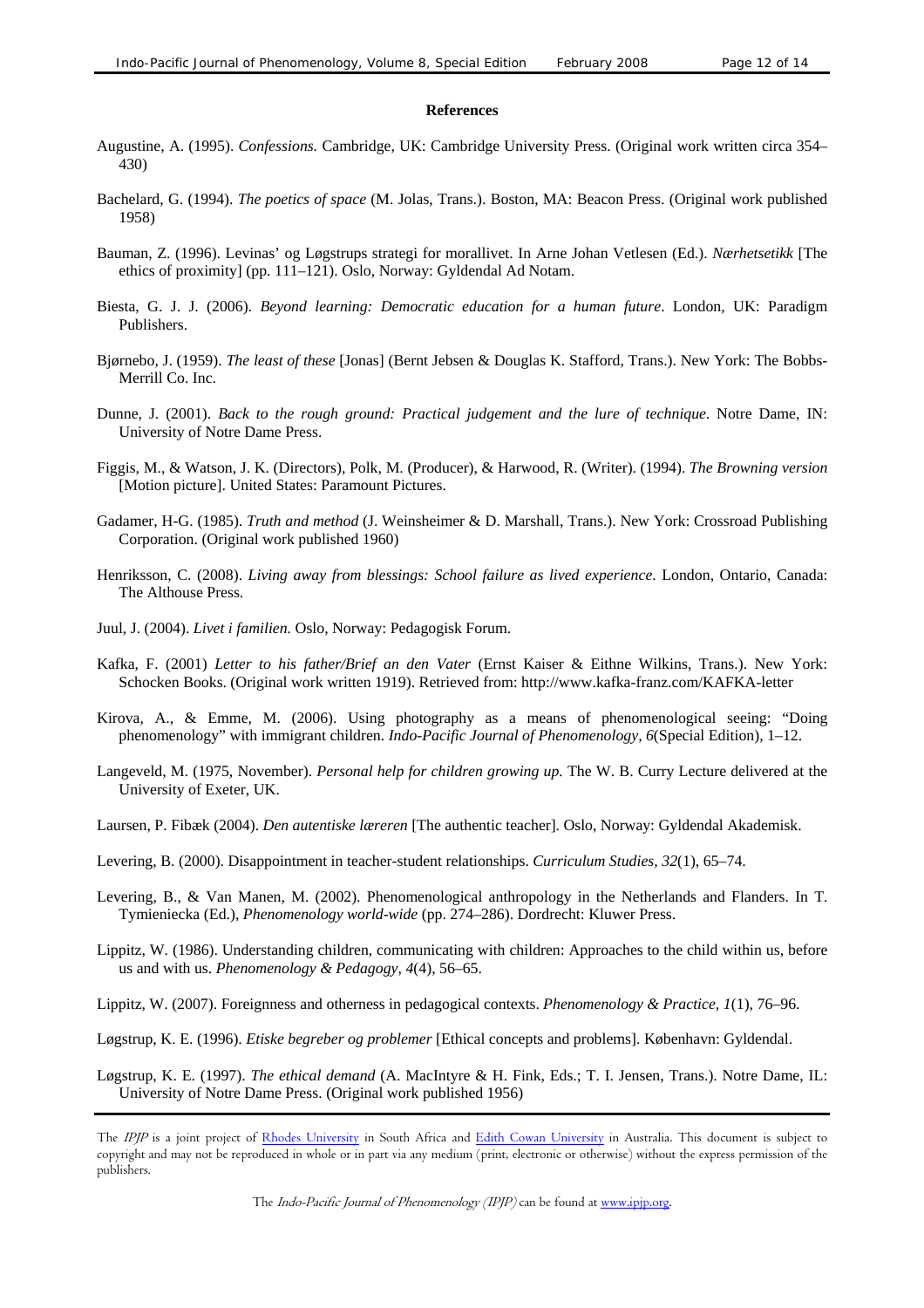- Merleau-Ponty, M. (1997). *The visible and the invisible*. *Followed by working notes* (A. Lingis, Trans.)*.* Evanston, IL: Northwestern University Press. (Original work published 1948)
- Mollenhauer, K. (2003). *Vergessene* Z*usammenhänge: über Kultur und Erziehung* [Forgotten connections: On culture and education]*.* München: Juventa Verlag. (Original work published 1983)
- Murdoch, I. (2003). *The sovereignty of good*. London, UK: Routledge. (Original work published 1971)
- Nohl, H. (1970). *Die pädagogisch Bewegung in Deutschland und ihre Theorie*. Frankfurt am Main: G. Schulte-Bulmke.
- Palmer, P. J. (2007). *The courage to teach: Exploring the inner landscape of a teacher's life.* San Francisco, CA: Jossey-Bass Inc. (Original work published 1998)
- Saevi, T. (2005). *Seeing disability pedagogically: The lived experience of disability in the pedagogical encounter*. Bergen, Norway: University of Bergen Press.
- Saevi, T. (2007). Den pedagogiske relasjonen en relasjon annerledes enn andre relasjoner [The pedagogical relation – a relation different from other relations]. In O. H. Kaldestad, E. Reigstad, J. Sæther, & J. Sæthre (Eds.), *Grunnverdier og pedagogikk* [Basic values and education] (pp. 107–131). Bergen, Norway: Fagbokforlaget.
- Smith, S. J. (2007). The first rush of movement: A phenomenological preface to movement education. *Phenomenology & Practice*, *1*(1), 47–75.
- Sokolowski, R. (2000). *Introduction to phenomenology*. Cambridge, UK: Cambridge University Press.
- Spiecker, B. (1984). The pedagogical relation. *Oxford Review of Education*, *10*(2), 203–209.
- Spranger, E. (1958). The role of love in education. *Universitas: A German review of the Art and Sciences Quarterly* [English Language Edition], *2*(3), 536–547.
- Thiessen, D. (2007). Researching student experiences in elementary and secondary school: An evolving field of study. In D. Theissen & A. Cook-Sather (Eds.), *International handbook of student experience in elementary and secondary school* (pp. 1–76). Dordrecht: Springer.
- Thiessen, D., & Cook-Sather, A. (Eds.). (2007). *International handbook of student experience in elementary and secondary school.* Dordrecht: Springer.
- Van den Berg, J. H. (1972). *A different existence*. Pittsburgh: Duquesne University Press.
- Van Manen, M. (1982). Edifying theory, serving the Good. *Theory and Practice*, *XXI*(3), 283–299.
- Van Manen, M. (1989). By the light of the anecdote. *Phenomenology & Pedagogy*, *7*, 232–253.
- Van Manen: M (1994). Pedagogy, virtue, and narrative identity in teaching. *Curriculum Inquiry, 4*(2), 135–170.

Van Manen, M. (2002). *The tone of teaching*. London, Ontario, Canada: The Althouse Press.

- Van Manen, M. (2003a). On the meaning of pedagogy and its relation to curriculum and teaching. In D. Scott (Ed.), *Curriculum studies: Major themes in education* (pp. 415–462). London, UK: RoutledgeFalmer.
- Van Manen, M. (2003b). Lived experience. In M. Lewis-Beck, A. E. Bryman, & T. Futing Liao (Eds.), *The Sage encyclopaedia of social science research methods* (pp. 579–580). Oregon, OH: Sage Publications.
- Van Manen; M. (2006). *The tact of teaching*. London, Ontario, Canada: The Althouse Press. (Original work published 1991)

The IPJP is a joint project of Rhodes University in South Africa and Edith Cowan University in Australia. This document is subject to copyright and may not be reproduced in whole or in part via any medium (print, electronic or otherwise) without the express permission of the publishers.